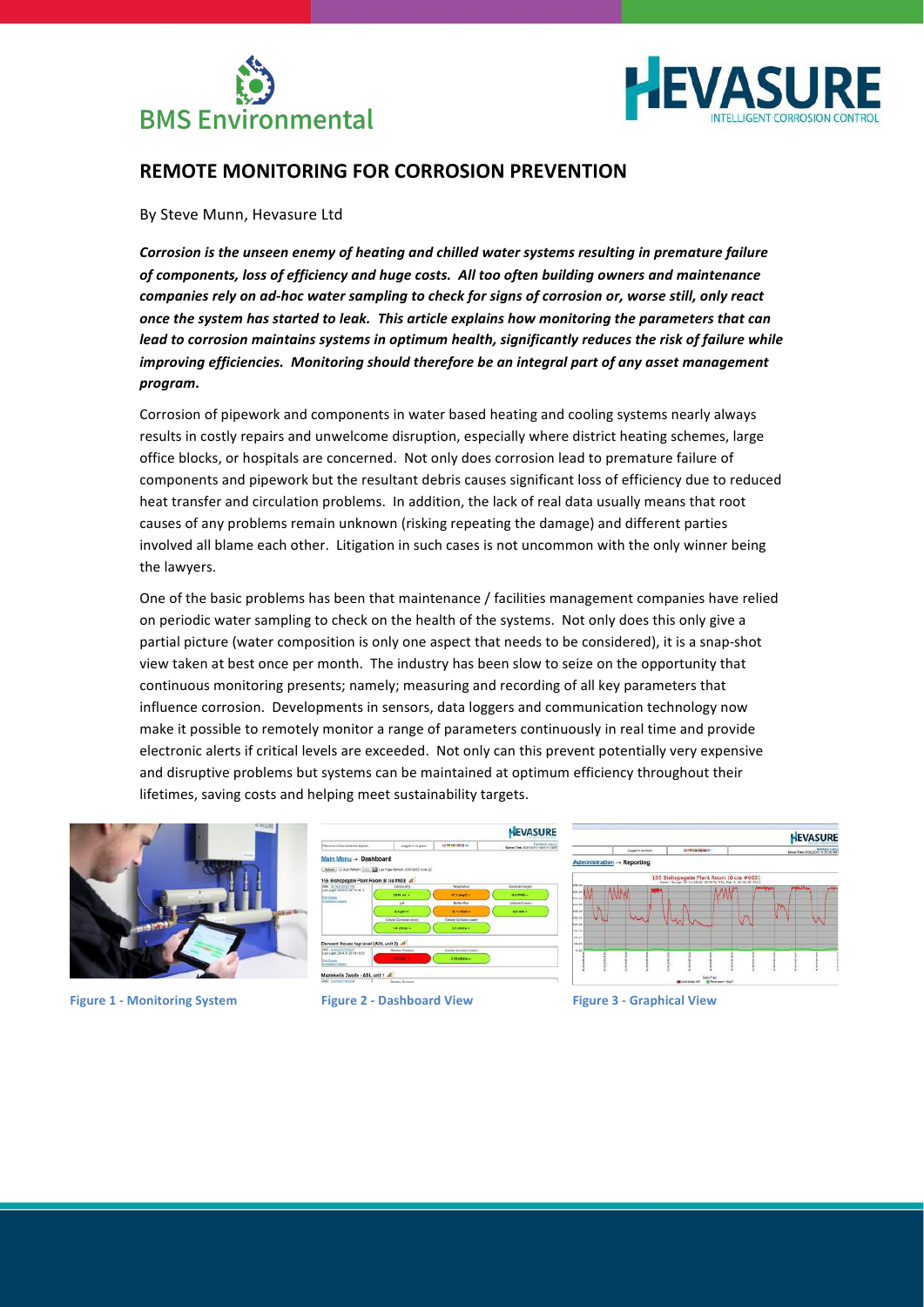



## **Parameters that need to be monitored**

The health of a closed heating and chilled water system is dependent on a combination of engineering integrity and water chemistry. In fact, it could be argued that engineering integrity is the most important consideration and that throwing chemicals at a badly maintained system is both ineffective and wasteful. Table 1 below looks at the system parameters that we would need to monitor to ensure system integrity

| <b>System Parameter</b> | <b>Importance of monitoring</b>                                                                                                                                                                                                                                                                                                                                                                 |
|-------------------------|-------------------------------------------------------------------------------------------------------------------------------------------------------------------------------------------------------------------------------------------------------------------------------------------------------------------------------------------------------------------------------------------------|
| Dissolved Oxygen        | Closed heating / chilled water systems need to be air-tight to prevent the<br>ingress of dissolved oxygen. The cathodic reduction of dissolved oxygen is<br>the main driver for anodic metal dissolution reactions and therefore this<br>should be kept to an absolute minimum. For a typical closed system,<br>dissolved oxygen levels should be below 0.1 mg/L.                               |
| Pressure                | Positive pressure must be maintained throughout the system at all times to<br>prevent air being drawn-in. If the pressurisation unit and expansion vessels<br>are not set-up and maintained correctly then negative pressures may occur<br>at the highest point in the system (drawing in air through seal and AAV's).<br>Conversely, excessive pressures result in water losses through PRV's. |
| Make-up water           | The intake of fresh make-up water into a system indicates a planned<br>maintenance activity (e.g. flushing operation) or an unplanned event such<br>as a leak. Either way it contributes to increasing dissolved oxygen levels.<br>Monitoring the quantity of water drawn into a system is a good way to<br>record when such events occur.                                                      |
| Temperature             | This is a key parameter of any HVAC system and needs to be constantly<br>checked to ensure it is operating at the intended level.                                                                                                                                                                                                                                                               |
| Flow                    | The correct flow through different parts of the system is vital for efficiency.<br>Changes to flow rates may indicate blockages or wear of control valve<br>seats.                                                                                                                                                                                                                              |

Table 1: Aspects of engineering integrity that require monitoring

As well as ensuring that the system is operating properly from an engineering perspective, it is necessary to check that the characteristics of the water (chemically and biologically) are not going to lead to corrosion problems. Water treatment, although not essential, can act as a second line of defence and significantly reduce corrosion rates for all metals in the system providing correctly selected and dosed. The parameters, which can be monitored, are discussed in table 2 below.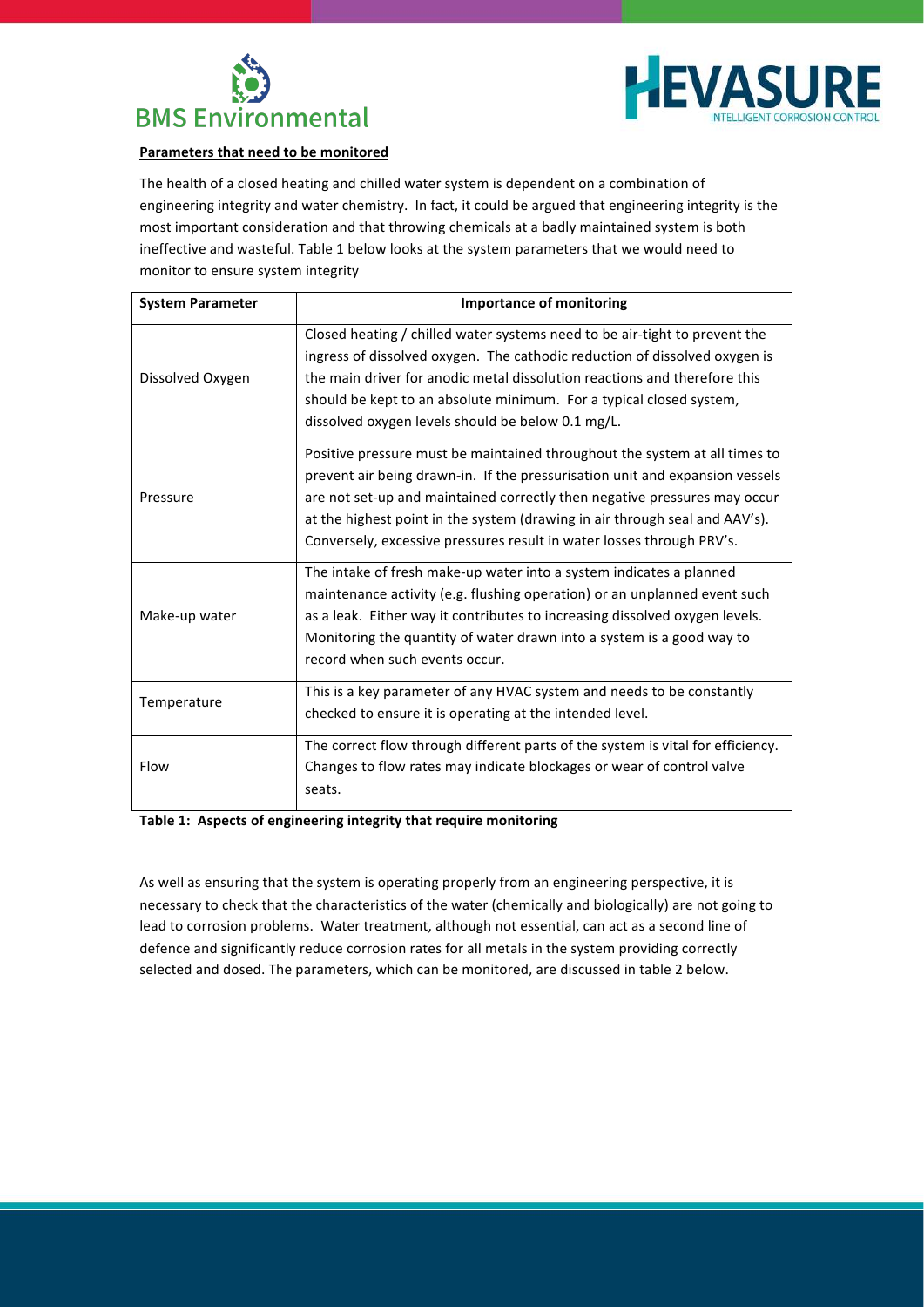



| <b>System Parameter</b> | Importance of monitoring                                                                                                                                                                                                                                                                                                                                                     |
|-------------------------|------------------------------------------------------------------------------------------------------------------------------------------------------------------------------------------------------------------------------------------------------------------------------------------------------------------------------------------------------------------------------|
| Conductivity            | For systems dosed with an inhibitor or glycol, conductivity is directly related<br>to concentration. Measuring this parameter is essential to ensure that<br>minimum thresholds are maintained, otherwise inhibitors are ineffective<br>and glycols offer insufficient freeze protection. Conversely, over-dosing is<br>an environmentally unacceptable and expensive waste. |
| рH                      | For systems containing aluminium (e.g. heat exchangers), it is important<br>that the pH of the system water is kept below 8.5 at all times otherwise the<br>surfaces lose their passivity and corrosion occurs.                                                                                                                                                              |
| Biofilm risk            | Biofilms forming on pipework can lead to oxygen concentration cells,<br>encourage the growth of sulphate reducing bacteria (SRB) and reduce<br>effectiveness of biocides and inhibitors. Left untreated, SRB can lead to<br>microbial influenced corrosion (MIC).                                                                                                            |

Table 2: Aspects of the system water that require monitoring

Finally, a monitoring system would not be complete if it did not include some means of measuring corrosion rates. Not only should this include a sensor to measure general corrosion but, if possible, a means of monitoring localised corrosion within crevices and under debris (where corrosion usually starts) should be incorporated. In large systems, measurements of localised corrosion should be made at a number of locations, especially in areas of low flow (see table 3).

| <b>System Parameter</b> | <b>Importance of monitoring</b>                                                                                                                                                                                                                 |
|-------------------------|-------------------------------------------------------------------------------------------------------------------------------------------------------------------------------------------------------------------------------------------------|
| Galvanic currents       | The galvanic current is the current that flows between different metals<br>within a system (e.g. steel and copper). Maintaining low galvanic currents<br>is indicative of low oxygen levels and/or good inhibition of metallic<br>corrosion.    |
| Crevice corrosion       | Crevice corrosion can occur even if general corrosion rates are low. It<br>occurs in localised regions (weld seems or under debris) due to differential<br>aeration effects and is a frequent cause of pitting attack and pin-holing.           |
| Corrosion rates         | General corrosion rates of specific metals (usually steel) can be measured<br>by use of LPR devices and probes. Usually, these give a reading of corrosion<br>rates in mpy or mm per year but are not usually set up for measuring<br>remotely. |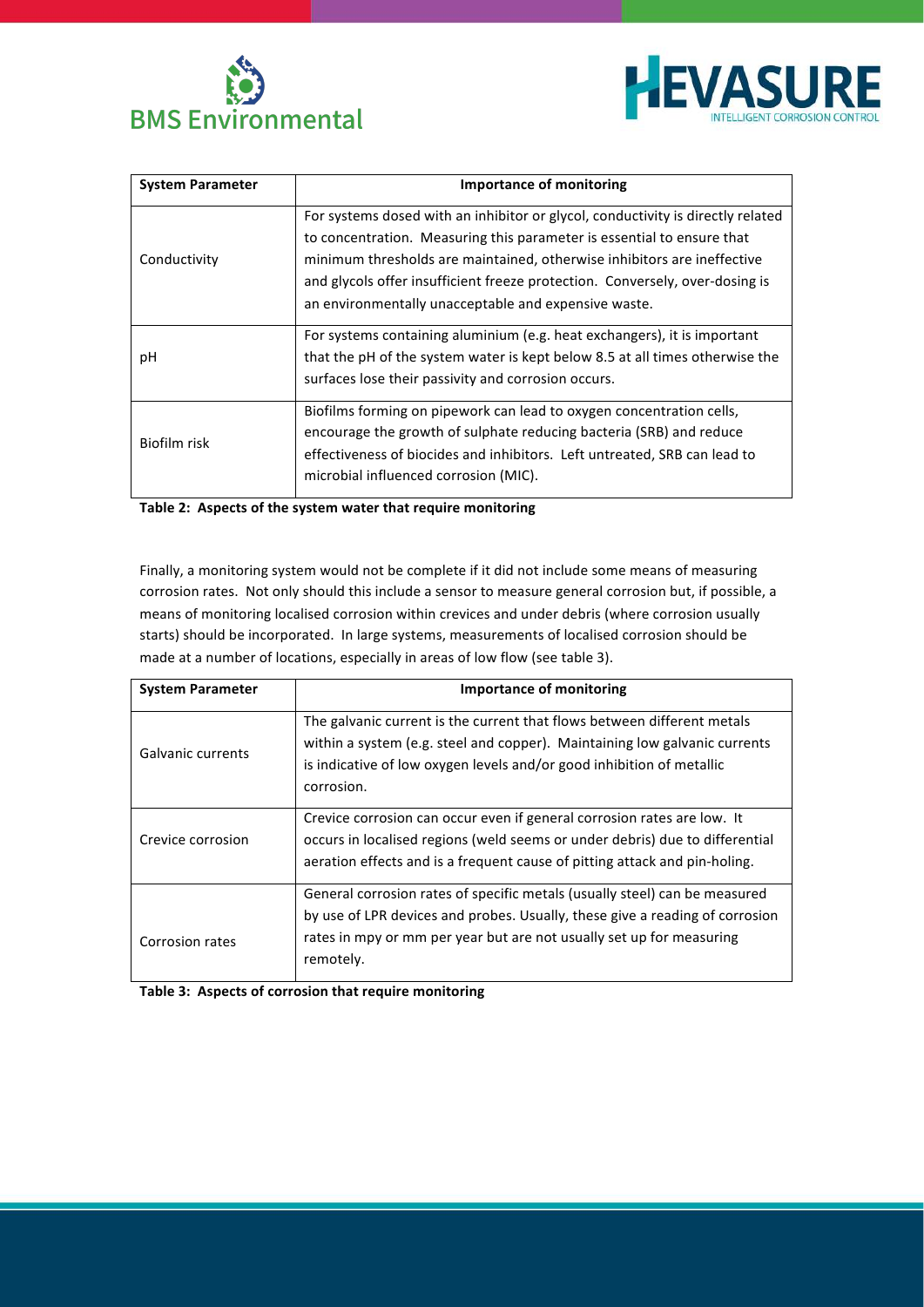



## **Benefits of continuous monitoring**

Eliminating corrosion in heating and chilled water systems has enormous benefits for everyone concerned. In a new build, the responsibility for the system passes between a number of parties (installer, commissioning company, maintenance company etc.).

y monitoring key parameters, the health of the system can be established throughout the various phases. On hand-over, key data will be available to prove that the system had been properly commissioned and operated up until that point. For existing builds, a monitoring system can be installed to check on the condition of the heating or chilled water system before a maintenance company decides to take over the maintenance contract. This would prevent them from inadvertently taking over the management of a 'night-mare' system and incurring large financial losses. 

The benefits of continuous corrosion monitoring are clear and protection of some of the most expensive assets in a building (or district heating system) is in everyone's interest. However, there are undoubted specific benefits to all the stake-holders involved as outlined in table 4.

| <b>Stakeholder</b>     | <b>Benefit</b>                                                                                                                              |
|------------------------|---------------------------------------------------------------------------------------------------------------------------------------------|
| <b>Building owner</b>  | No disruption due to breakdowns - happy tenants                                                                                             |
|                        | Lower running costs (systems more efficient)                                                                                                |
|                        | Lower insurance premiums                                                                                                                    |
| Installer              | Proves that the system was properly installed and there are no integrity                                                                    |
|                        | issues (ensures that all contractual obligations are met)                                                                                   |
|                        | Enhances reputation                                                                                                                         |
| Commissioning          | Proves that the system was properly commissioned (ensures that all                                                                          |
| company                | contractual obligations are met)                                                                                                            |
|                        | Enhances reputation                                                                                                                         |
| Maintenance<br>company | Ensures systems are operating efficiently, free from corrosion damage                                                                       |
|                        | Inhibitor / glycol use kept to an optimum level (save money by not over-<br>dosing)                                                         |
|                        | Proves that the system is being properly maintained (ensures that all<br>contractual obligations are being met - data maintained throughout |
|                        | length of contract                                                                                                                          |
|                        | Avoids unnecessary call-out of engineers.                                                                                                   |
|                        | Enhances reputation                                                                                                                         |

**Table 4: Benefits for stake-holders**